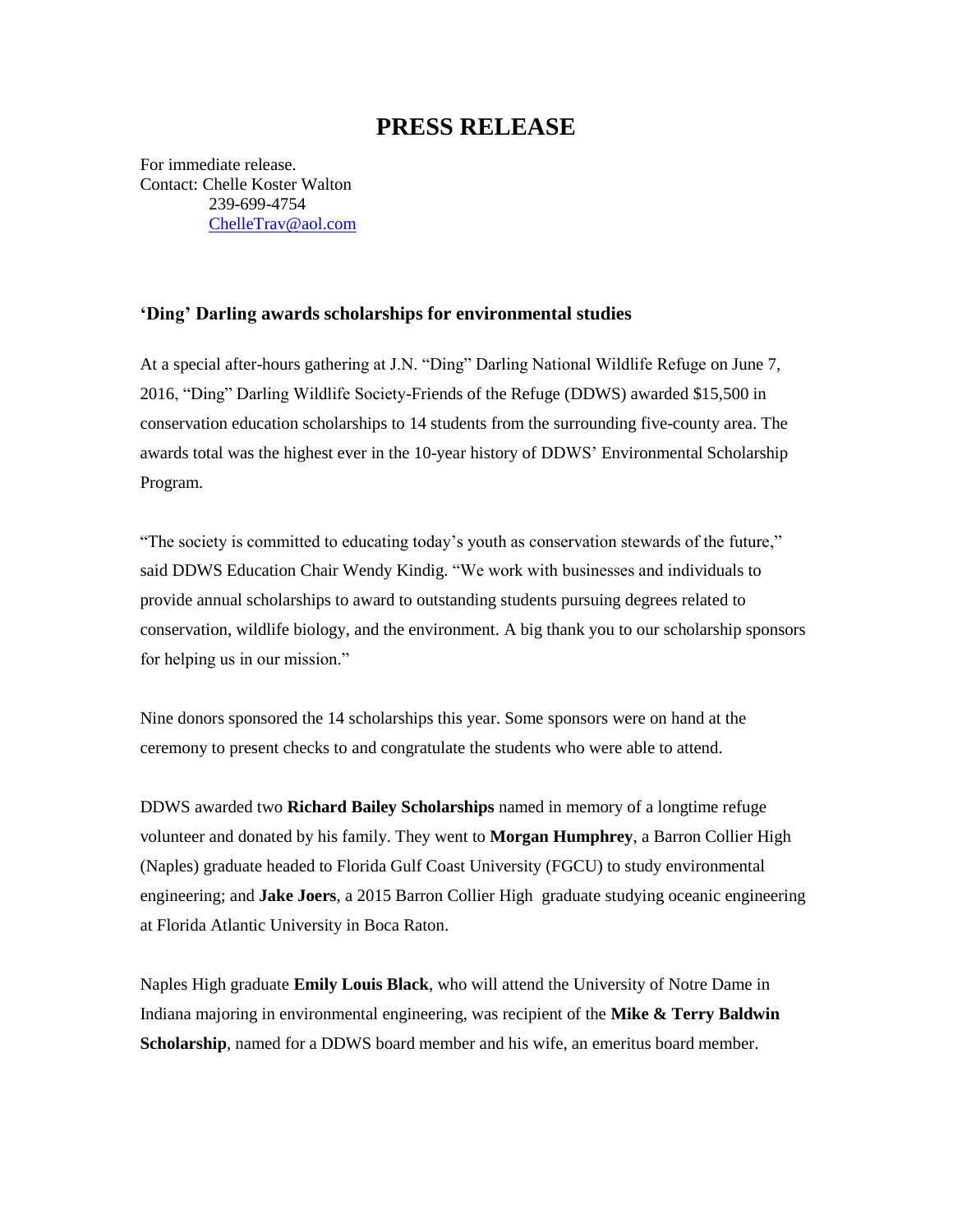**Juliette Verley**, a Fort Myers High graduate headed to the University of Central Florida (UCF) in Orlando to study environmental science, received the **Dr. Andrew and Laura Dahlem Scholarship**. The Dahlems live part-time on Sanibel Island and were honored with a named scholarship by family members.

Originally from Fort Myers, Lane Marshall, who now studies natural resource conservation at the University of Florida (UF) in Gainesville, was awarded the **Dr. H. Randall Deming Scholarship**. His family established the memorial this year as an endowed scholarship.

The **Leslie & Hans Fleischner Scholarship** went to **Carmen Hoyt**, a Gulf Coast High (Naples) graduate who studies marine biology at Duke University in North Carolina. The Fleischners are part-time Sanibel residents whose love of the island's environment moved them to sponsor the scholarship.

**Isabel Gareau** from Naples won the **Mary Elaine Jacobson Scholarship** to continue her ethnobotany and plant science studies at Cornell University in New York State. This memorial scholarship was made possible by the Sanibel-Captiva Audubon Society.

Fort Myers High graduate **Adrian Dougherty**, entering UF to study environmental engineering, received the **Francine Litofsky Scholarship**, in memory of a published nature photographer and active refuge volunteer.

**Tarpon Bay Explorers (TBE) Scholarships** had five recipients: Bishop Verot High graduate **Anthony Bonacolta**, who studies marine biology at the University of Miami; **Kara Lefebvre**, a graduate of Lemon Bay High in Englewood entering UF to study biological sciences; **Alex Lochard** from Cape Coral, who studies environmental engineering at UF; **Allison Malay** from Fort Myers studying environmental science at UCF; and **Shannen Smith**, a Lemon Bay High graduate entering Northeastern University in Boston to study environmental science. Wendy Schnapp presented the awards as co-owner of Tarpon Bay Explorers, which started with the DDWS scholarship program in 2007.

The **Jane Werner Environmental Scholarship**, DDWS' first permanent endowed scholarship, went to recent Lemon Bay High graduate **Samantha Albino**, who will be attending UF to study